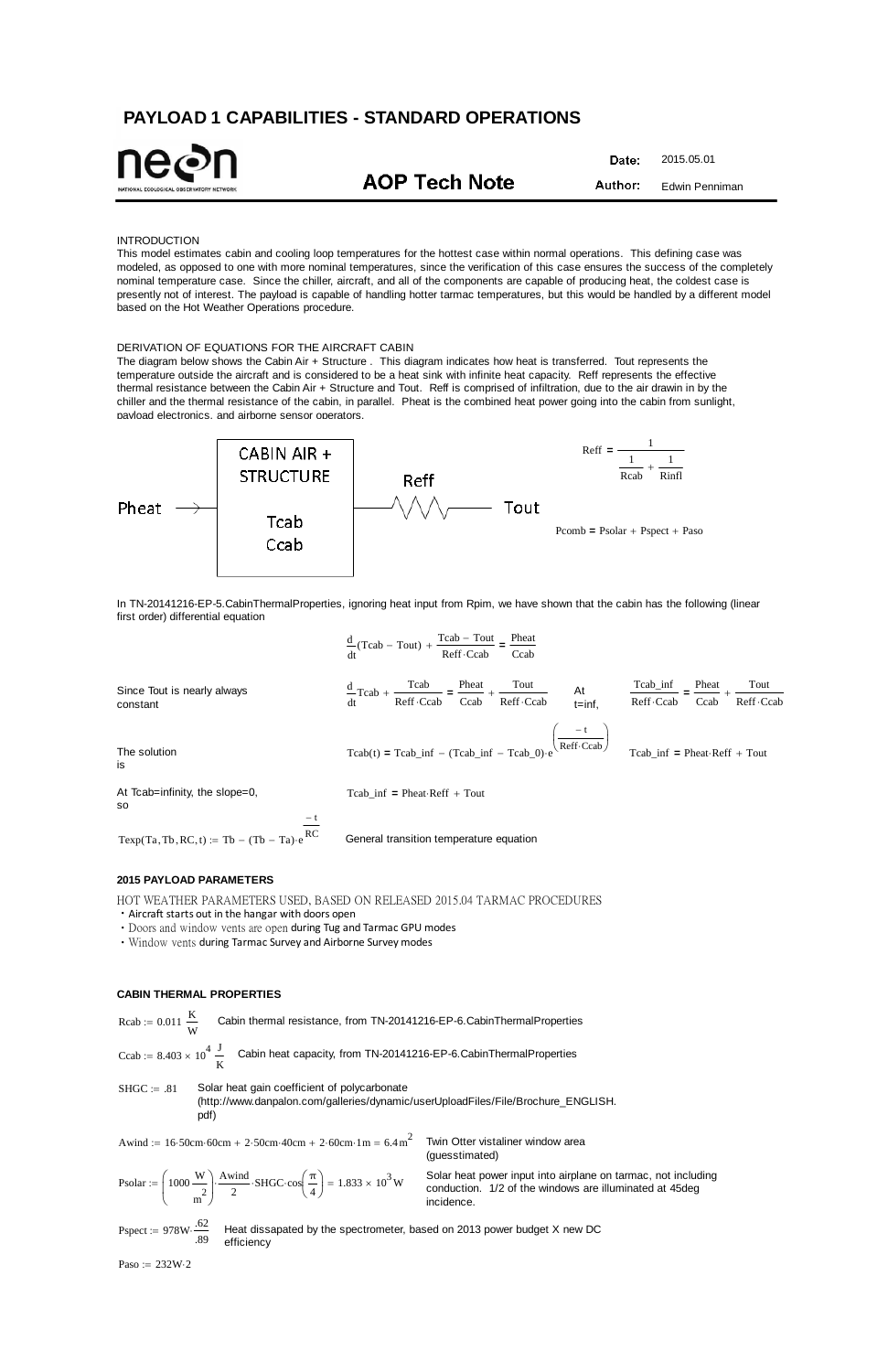Pcomb := Pspect + Psolar + Paso =  $2.978 \times 10^3$  W Heat power input into airplane on tarmac, not including conduction (guesstimate)

$$
Ffan := 525.3 \frac{ft^3}{min}
$$
 Children air flow rate (measured 2014.04.15)

 $:=$ 

 $\approx$  1006  $\frac{J}{kg \cdot K}$ 

 $m<sup>3</sup>$ 

Heat capacity of air

Density of Colorado air

$$
Rinfl := \frac{1}{(Ffan \cdot Capair \cdot pair)} = 4.091 \times 10^{-3} \cdot \frac{K}{W}
$$

 Thermal resistance associated with infiltration, due to chiller fans pulling air in from outside

$$
\text{Reff} := \frac{1}{\frac{1}{\text{Rcab}} + \frac{1}{\text{Rinfl}}} = 2.982 \times 10^{-3} \cdot \frac{\text{K}}{\text{W}}
$$

Effective thermal resistance of combined cabin with infiltration

**TEMPERATURE BOUNDARY CONDITIONS**

This graph below is from the Denver International Airport on June 23rd, 2014. It shows how the temperature can rise throughout the day

it is not the absolute worst-case, but it can serve as a worst-case example. If we take off at 8AM, when it is 57°F and return at noon when it is 74°F, then our tarmac temperature should have risen by 9°C.



| Ttarm1 := $273.15K + 26K$               | Morning temperature on the tarmac                              |                             |
|-----------------------------------------|----------------------------------------------------------------|-----------------------------|
| Thang1 := Ttarm1 $-12K$                 | Morning temperature in the hangar, based on Fresno measurement | $Tcabhang1 := Thang1 - 11K$ |
| $Tairb1 := Ttarm1 - 16K$                | Morning temperature at 1km AGL                                 |                             |
| $T \text{tarm2} := T \text{tarm1} + 9K$ | Afternoon temperature on the<br>tarmac                         |                             |
| Thang2 := Thang1 + $9K$                 | Afternoon temperature of hangar                                |                             |
| $Tairb2 := Tairb1 + 9K$                 | Afternoon airborne temperature                                 |                             |
| $T$ ground $2 :=$ Tairb $2 + 6K$        | Afternoon ground temperature                                   |                             |

# **TIMES AND TEMPERATURES**

|  |                           | $T1(t)$ $T2(t)$ $T3(t)$ |        | T4(t)                                            | $T5(t)$ $T6(t)$                |    |
|--|---------------------------|-------------------------|--------|--------------------------------------------------|--------------------------------|----|
|  |                           | <b>GPU</b>              | Survey | Parked   Tug   Tarmac   Tarmac   Airborne Survey | Tarmac   Parked'<br><b>GPU</b> |    |
|  | 0                         | $+2$<br>t1              | t3     | †4                                               |                                | t5 |
|  | Time, t $\longrightarrow$ |                         |        |                                                  |                                |    |

 $T1(t) := \text{Temp}(\text{Thang1} - 11K, \text{Tarm1} + \text{Pcomb} \cdot \text{Reff} \cdot \text{Ccab}, t)$ 

$$
T2(t) := \text{Texp}(T1(t1), \text{Ttarm1} + \text{Pcomb-Reff}, \text{Reff-Ccab}, t - t1)
$$

 $T3(t) := \text{Texp}(T2(t2), \text{Ttarm1} + \text{Pcomb-Reff}, \text{Reff-Ccab}, t - t2)$ 

t4a := 2
$$
\cdot
$$
Reab-Ccab  
T4a(t) := T3(t3) +  $\frac{\text{Tairb1} - \text{T3}(t3 - t2)}{t4a}$ 

$$
T4b(t) := T4a(t4a) + \frac{Tairb2 - T4a(t4a)}{t4b - t4a} \cdot (t - t4a)
$$

$$
T4c(t) := T4b(t4b) + \frac{Tground2 - T4b(t4b)}{t4 - t3 - t4b} \cdot (t - t4b)
$$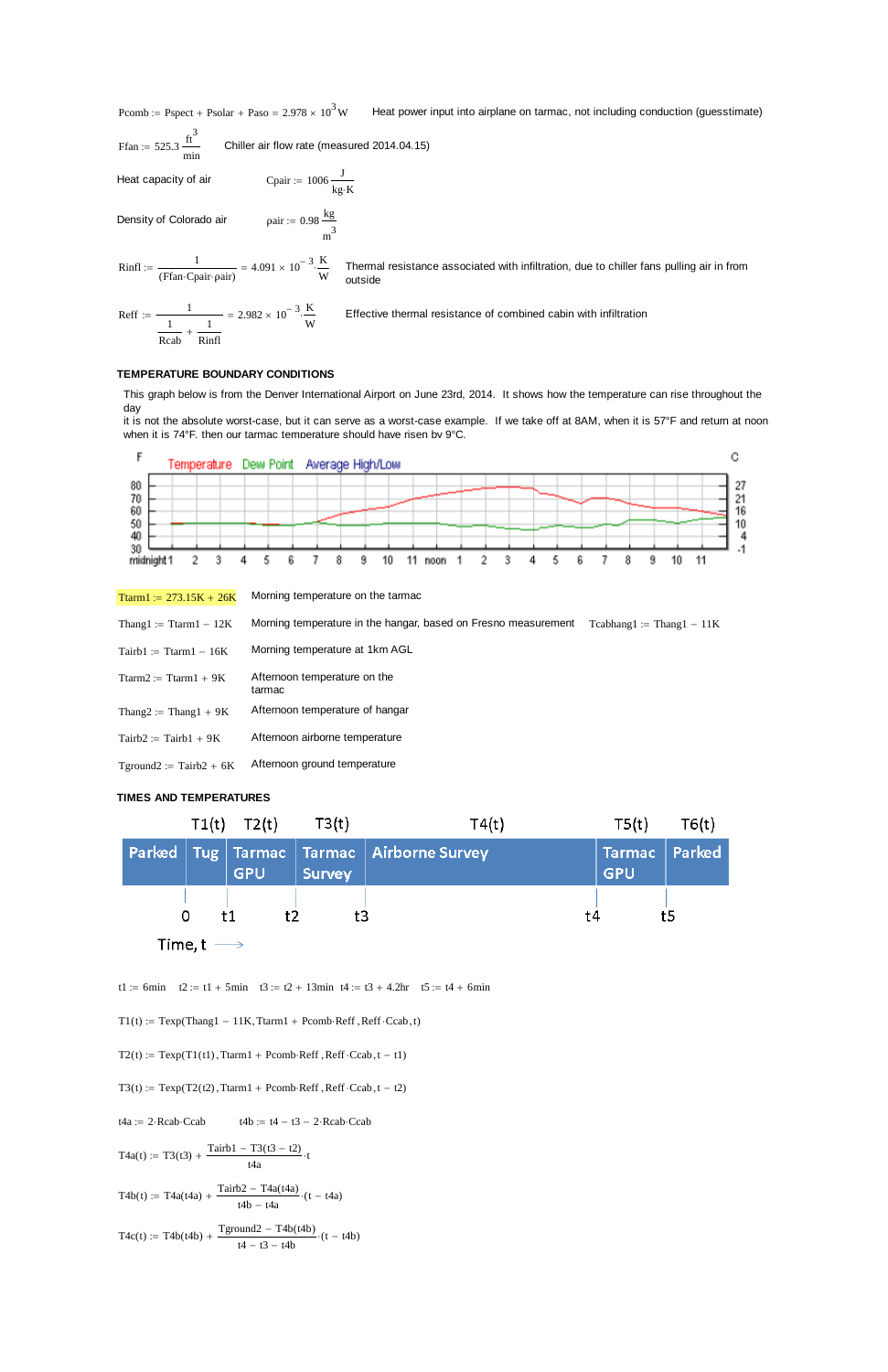T4(t) := if  $[t - t3 < t4a, T4a(t - t3), if[t4a \le (t - t3) < t4b, T4b(t - t3), T4c(t - t3)]]$ 

 $T5(t) := \text{Temp}(T4(t4), \text{Tarm2} + \text{Pcomb} \cdot \text{Reff}, \text{Reff} \cdot \text{Ccab}, t - t4)$ 

 $T6(t) := \text{Texp}(T5(t5), \text{Thang2} - 11K, \text{Reff} \cdot \text{Ccab}, t - t5)$ 

#### Cabin temperature:

Tcab(t) := if (t < 0min, Tcabhang1, if (0 \le t < t1, T1(t), if (t1 \le t < t2, T2(t), if (t2 \le t < t3, T3(t), if (t3 \le t < t4, T4(t), if (t4 \le t < t5, T5(t), T6(t)))))))

#### **COOLANT LOOP MODEL**

Since 2/3 of the power from the thermal battery (TB) is due to heat capacity, it will be modeled as a thermal mass, until a more detailed model is created. This yields a more conservative result, since we are modeling with a decreased TB heat capacity, which has the effect of underestimating the coolant temperature buffering effect of the TB. Any increase in recovery time for the TB is not likely to be a problem because present measurements on TB refreezing time range from 0.5hr to 1.5hr, which is less than the 4.15hr flight time. TB refreezing time becomes inconsequential once we're able to shut down instruments upon survey end.

Solve for c1  $T\text{cool}(0) = \frac{1}{\sqrt{2}}$  $\mu$ (0)  $\bigcup_0$ 0  $\mu(t) \cdot q(t) dt$  $\int$  $\int_{\Omega} \mu(t) \cdot q(t) dt + c1$  $\int$  $\setminus$  $\Bigg)$  $\bigg)$  $=$   $\frac{1}{\sqrt{1-\frac{1}{\pi}}}$   $\left| \begin{array}{cc} \mu(t) \cdot q(t) \, dt + c1 \end{array} \right|$  = Tcool0 c1 = Tcool0 Tcool0 := Thang1 - 11K

 $Tset := 273.15K + 17K$ 



Call: 
$$
\left(\frac{d}{dt}T\text{cool}\right) = \frac{T\text{cab} - T\text{cool}}{R\text{all}} - \text{Paul}
$$
  
 $\left(\frac{d}{dt}T\text{cool}\right) + \frac{T\text{cool}}{T\text{coset}} = \frac{T\text{cab}(t)}{T\text{coset}} - \frac{P\text{all}}{T\text{coset}} - \frac{P\text{all}}{T\text{coset}} = \frac{P\text{all}}{T\text{coset}} - \frac{P\text{all}}{T\text{coset}} = \frac{P\text{all}}{T\text{coset}} - \frac{P\text{all}}{T\text{coset}} = \frac{P\text{all}}{T\text{coset}} - \frac{P\text{all}}{T\text{coset}} = \frac{P\text{all}}{T\text{coset}} = \frac{P\text{all}}{T\text{coset}} = \frac{P\text{all}}{T\text{coset}} = \frac{P\text{all}}{T\text{coset}} = \frac{P\text{all}}{T\text{coset}} = \frac{P\text{all}}{T\text{coset}} = \frac{P\text{all}}{T\text{coset}} = \frac{P\text{all}}{T\text{coset}} = \frac{P\text{all}}{T\text{coset}} = \frac{P\text{all}}{T\text{coset}} = \frac{P\text{all}}{T\text{coset}} = \frac{P\text{all}}{T\text{coset}} = \frac{P\text{all}}{T\text{coset}} = \frac{P\text{all}}{T\text{coset}} = \frac{P\text{all}}{T\text{coset}} = \frac{P\text{all}}{T\text{coset}} = \frac{P\text{all}}{T\text{coset}} = \frac{P\text{all}}{T\text{coset}} = \frac{P\text{all}}{T\text{coset}} = \frac{P\text{all}}{T\text{coset}} = \frac{P\text{all}}{T\text{coset}} = \frac{P\text{all}}{T\text{coset}} = \frac{P\text{all}}{T\text{coset}} = \frac{P\text{all}}{T\text{coset}} = \frac{P\text{all}}{T\text{coset}} = \frac{P\text{all}}{T\text{coset}} = \frac{P\text{all}}{T\text{coset}} = \frac{P\text{all}}{T\text{coset}} = \frac{P\text{all$ 

$$
\left(\frac{d}{dt}T\cos\theta\right) + \frac{1}{\text{Rall}\cdot\text{Call}} = \frac{1}{\text{Rall}\cdot\text{Call}} - \frac{1}{\text{Call}}
$$

For equations of the  
\nform  
\n
$$
\frac{d}{dt} \text{Teool} + p(t) \cdot \text{Teool} = q(t) \qquad p(t) := \frac{1}{\text{Rall} \cdot \text{Call}} \qquad q(t) := \frac{\text{Teab}(t)}{\text{Rall} \cdot \text{Call}} - \frac{\text{Pall}}{\text{Call}}
$$
\n
$$
\text{There is an integrating}
$$
\n
$$
\mu(tq) := e^{\int_0^{tq} p(t) dt} \qquad \text{The solution}
$$
\n
$$
\text{Teool}(tq) = \frac{1}{\mu(tq)} \cdot \left( \int_0^{tq} \mu(t) \cdot q(t) dt \right)
$$

$$
Traw(tq) := \frac{1}{\mu(tq)} \left[ \left( \int_0^{tq} \mu(t) \cdot q(t) dt \right) + T \text{cool0} \right]
$$

 $ol(tq) := if (Traw(tq) < Tset, Test, Traw(tq))$ 

 $+ c1$ 

 $\setminus$  $\vert$  $\overline{\phantom{a}}$ J